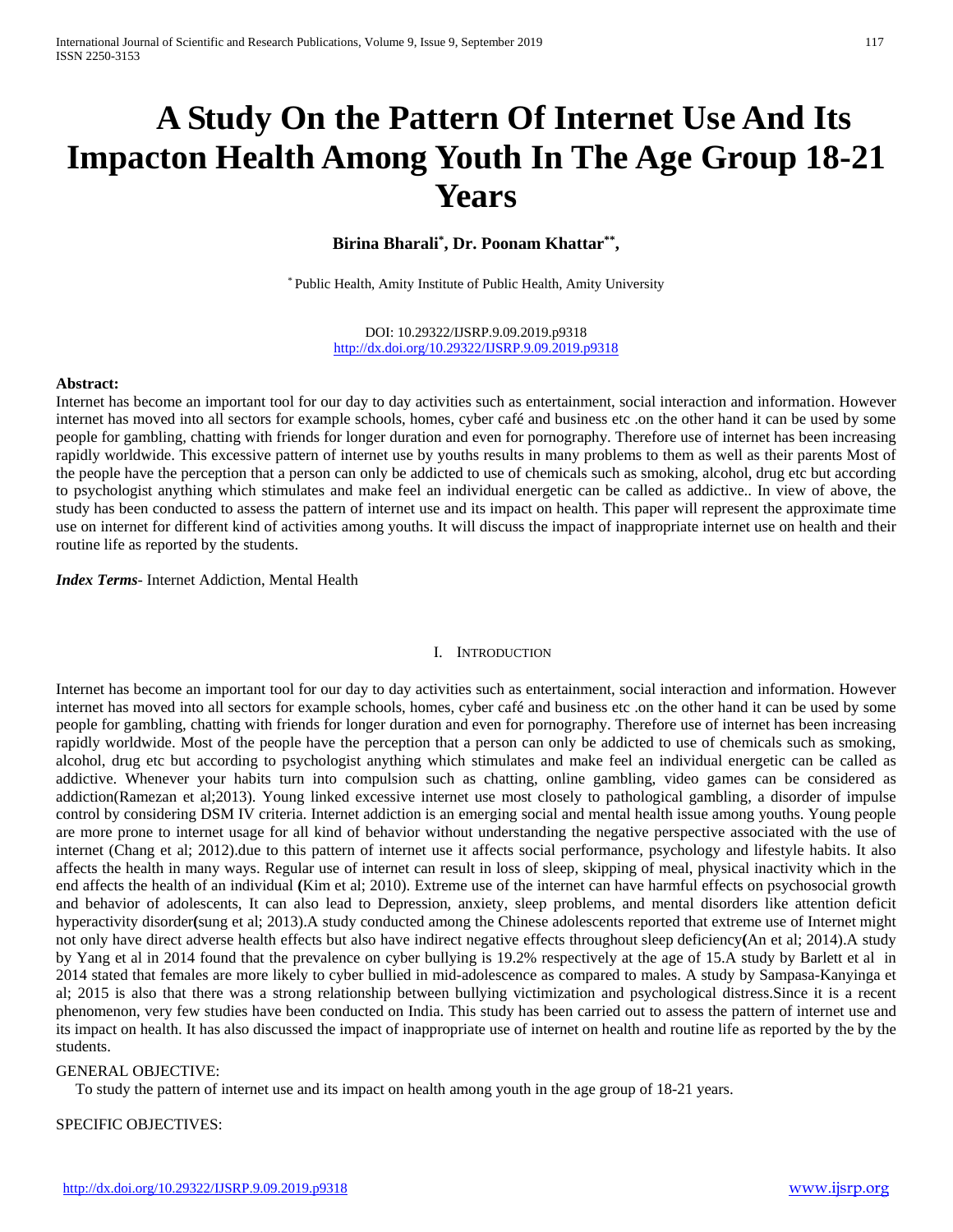- 1. To assess the approximate time use on internet.
- 2. To study their life style pattern.
- 3. To identify whether students are involved in cyber bullying.
- 4. To study the impact of internet overuse on health.

## II. BRIEF REVIEW OF THE RESEARCH

A study was conducted to assess the prevalence of internet addiction and its association with psychopathology among 1000 college students in Mumbai, aged 16- 18 years. Participants were asked to complete the semi structured questionnaire and diagnostic questionnaire for the diagnosis of internet addiction. The result of the study showed that out of total population about 74.5% are moderate users, 24.8% as possible addicts and 0.7% as addicts. Those who are addicted reported high anxiety, depression score, **(** Goel et al; 2013**)**

Another study was conducted to assess the prevalence of internet addiction among adolescents at Hong Kong, china. They conducted a two wave panel survey with 208 adolescents, aged 15- 19 years. In this study the participants were asked to self-report their pattern of internet usage, symptoms of internet addiction, suicidal ideation, psychiatric and psychological condition during the study period. The result of the study concluded that prevalence rate for having five or more symptoms was estimated to be 6.7% (95% CI 3.3- 10.2).They also reported Positive dose-response relationships between the number of symptoms of internet addiction and 1-year changes in scores for suicidal ideation and depressive symptoms.[\(Fu e](http://www.ncbi.nlm.nih.gov/pubmed/?term=Fu%20KW%5BAuthor%5D&cauthor=true&cauthor_uid=20513862)t al; 2010)

Another study was conducted to assess the relationship of emotional intelligence and mental disorders in internet users among the 200 students of the universities of Isfahan. All the students were asked to complete the questionnaire. The result of the study reported that there was a significant relationship among emotional intelligence, mental disorders and internet addiction. [\(Khoshakhlagh](http://www.ncbi.nlm.nih.gov/pubmed/?term=Khoshakhlagh%20H%5Bauth%5D) et al; 2012)

Another study was performed to examine the effects of excessive internet use on health and the behavior pattern of internet dependency among 300 students at the university of Catania(Italy) where all the students were asked to complete the questionnaire aimed at identify their attitude and behavior toward the internet use and psychosomatic consequences of internet overuse.

The results that emerged from the participants Reponses revealed that about 5% of the participants were emotionally dependent on internet in various ways such as: internet facilitates social life relationship (5%0, feeling of excitement while on-line (4%), way of escaping from real life (1%). The prevalence of the participants who spent excessive time to stay on-line was 8%, not able to end an on-line session  $(8\%)$ , who lied to family members to escape their nature of involvement with internet  $(3\%)$ , stop doing physical activities or skipping meals (1%), negative impact on grades(3%),sleep problems (4%),physical difficulties; backache (2%), arm or wrist pain (2%), vision disturbances (6%).[\(Coniglio](http://www.ncbi.nlm.nih.gov/pubmed/?term=Coniglio%20MA%5BAuthor%5D&cauthor=true&cauthor_uid=18216888) et al;2007)

#### III. ANALYSIS AND DISCUSSION

**Methods:** A descriptive cross sectional study among 201 youths of the graduate courses in the age group 18-21 years studying in Amity University, Noida has been conducted. The sampling technique adopted was convenient Sampling Technique. A structured and pretested self administered questionnaire was prepared to collect the data. The questionnaire was prepared in English language for better understanding of the questionnaire by the students.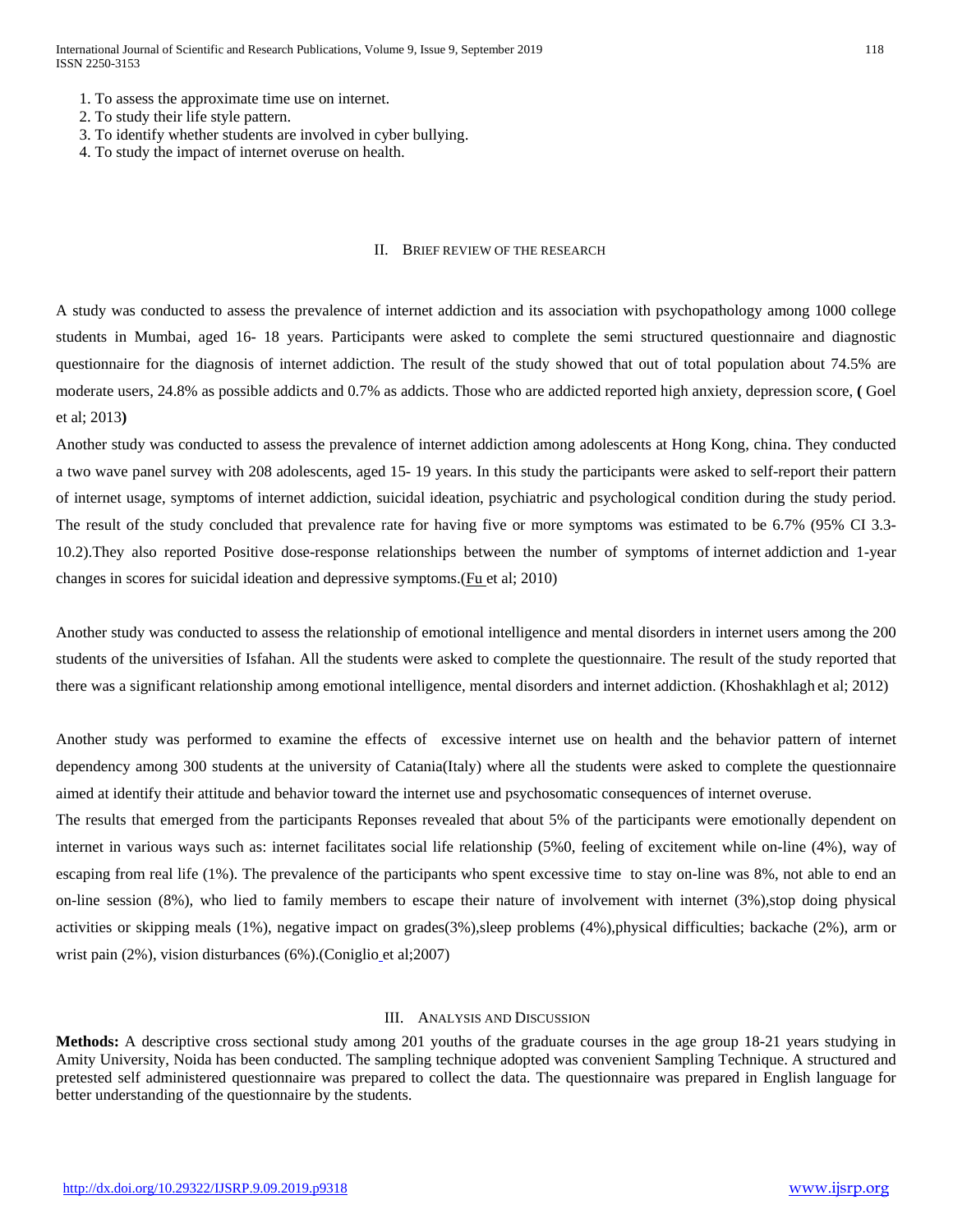#### **Statistical Analysis**

Study forms was scrutinized and coded before entering in the computer. The data was coded to ensure the confidentiality of data. Collected data was tabulated in Microsoft excel sheet and analyzed using the software 'Statistical package for social science' (SPSS). The entered data was verified and checked for data errors during coding and data entry. The group characteristics were presented in frequency and proportions. Chi-square test was used to test the significance of the study. P value less than 0.05 was considered statistically significant.

Results:

#### **1.Time spent for entertainment on internet**

Table shows that highest percentage of (45.27%, n= 91) respondents spend 1-2 hour for entertainment. It was seen that 31.34% (n=63) spend 3-5 hours, 12.94% (n=26) spend more than 5 hours for entertainment whereas 10.45% (n=21) do not spend time on internet for entertainment activities.

| Table 6: Time spent on internet for entertainment in a day<br>What % of time do you spend on internet for entertainment in a day? |    |        |
|-----------------------------------------------------------------------------------------------------------------------------------|----|--------|
|                                                                                                                                   |    |        |
| $1 - 2$ hours                                                                                                                     | 91 | 45.27% |
| $3 - 5$ hours                                                                                                                     | 63 | 31.34% |
| More than 5 hours                                                                                                                 | 26 | 12.94% |



 **Fig 2: Time spent on internet for entertainment in a day**

## **2. Time spent on internet for social networking activities**

Table shows that highest percentage 61.69% (n=124) of respondents spend 1to2 hours for social networking then respectively 16.42%  $(n=33)$  spend 3-5 hours, 11.44%  $(n=23)$  spend more than 5 hours on for social networking in a day. 10.45%  $(n=21)$  do not spend time for social networking activities on internet in a day.

| Table 7. Thile spent on interfect for social networking in a gav        |     |        |  |
|-------------------------------------------------------------------------|-----|--------|--|
| What % of time do you spend on internet for social networking in a day? |     |        |  |
| Nil                                                                     |     | 10.45% |  |
| $1 - 2$ hours                                                           | 124 | 61.69% |  |
| $3 - 5$ hours                                                           | 33  | 16.42% |  |

## **Table 7: Time spent on internet for social networking in a day**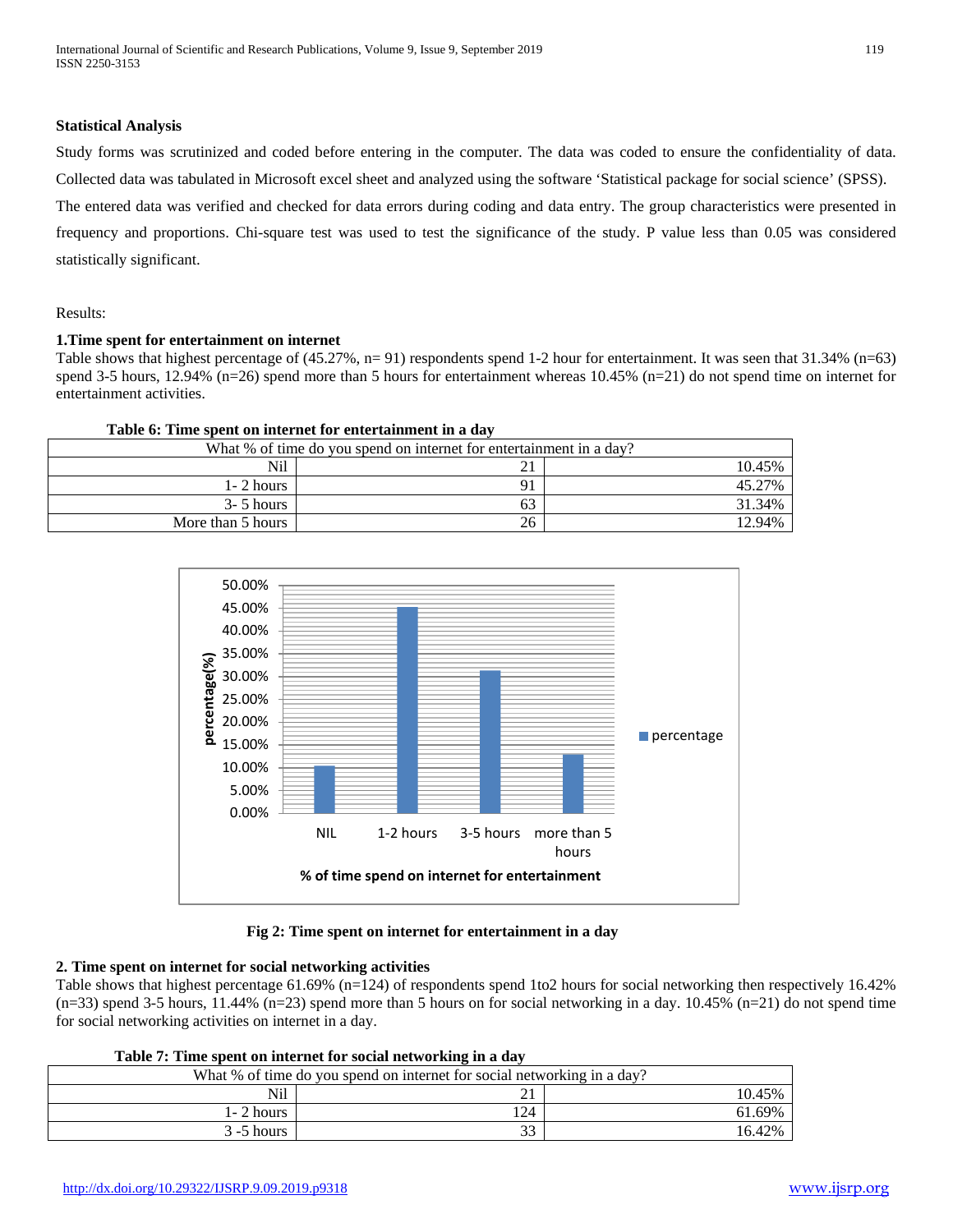



 **Fig 2: Time spent on internet for social networking in a day**

## **3. Academic performance and internet use**

Table shows that out of total respondents (n=201) 58.21 % (n=117) feel rarely which is the highest performance, 26.37% (n=53) feel often, 11.94 % feel often, 3.48% (n=7) always feel that their academic performance suffer because of internet use

#### **Table 3: Respondents who feel that their academic performance suffer because of internet use**

| Do you feel that your academic performance suffer because of internet? |            |        |
|------------------------------------------------------------------------|------------|--------|
| Rarely                                                                 | $1 \nabla$ | 58.21% |
| Occasionally                                                           | ээ         | 26.37% |
| Often                                                                  | 24         | 1.94%  |
| Always                                                                 | -          | 3.48%  |



 **Fig 3: Respondents who feel internet use affect their academic performance**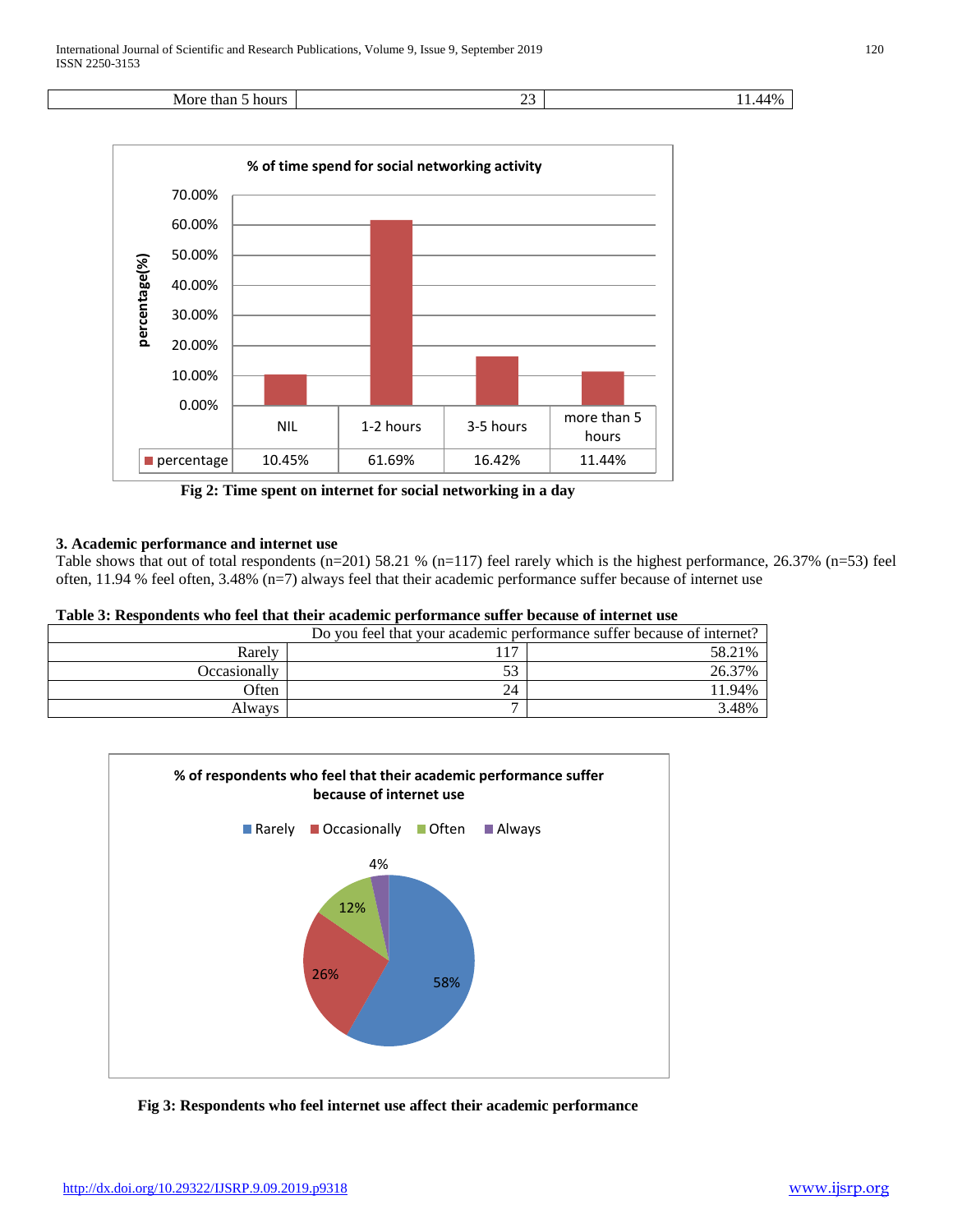## **4. Respondents experienced Cyber bullying**

Table shows that out of total respondents (n=201) 22.89% (n=46) said that they experienced cyber bullying and 77.11% (n=155) replied that they are not cyber bullied.

## **Table 4: Respondents experienced cyber bullying**

| T<br>11.11<br>experienced cy '<br>ever<br>cyber<br>bullying?<br>Have<br>∵VOU ∟ |               |                     |
|--------------------------------------------------------------------------------|---------------|---------------------|
| Yes                                                                            | 46.           | 89%<br>$22.0^\circ$ |
| $\cdot$ $\cdot$<br>No                                                          | $ -$<br>1 J J | $- -$<br>$1\%$      |



 **Fig 4: Respondents experienced cyber bullying**

#### **5. Cyber bullying and gender of the respondents**

Table shows that out of total respondents (n=46, 22.89%) who were cyber bullied percentage of female 33 (30.55%) was more as compared to males 13 (13.97%). It was also seen that out of total respondents 80 (86.02%) males and 75 (69.44%) females said that they did not experience cyber bullying.

| $1$ abit $\sigma$ . Experienced cyber bunying                                       |                                                          |            |            |
|-------------------------------------------------------------------------------------|----------------------------------------------------------|------------|------------|
| Have you ever experienced cyber                                                     | Frequency distribution of the respondent on the basis of |            |            |
| bullying?                                                                           | gender                                                   |            |            |
| Option                                                                              | Male                                                     | Female     | Total      |
| Yes                                                                                 | 13 (13.97)                                               | 33 (30.55) | 46 (22.89) |
| No                                                                                  | 80 (86.02)                                               | 75 (69.44) | 155(77.11) |
| Total                                                                               | 93 (100)                                                 | 108 (100)  | 201(100)   |
| Pearson chi square (2 tailed) df 1 & sig $0.02$ (statistically significant p< 0.05) |                                                          |            |            |
| ANOVA ( $F = 8.01$ df 3 & sig 0.01)                                                 |                                                          |            |            |
|                                                                                     |                                                          |            |            |

#### **Table 5: Experienced cyber bullying**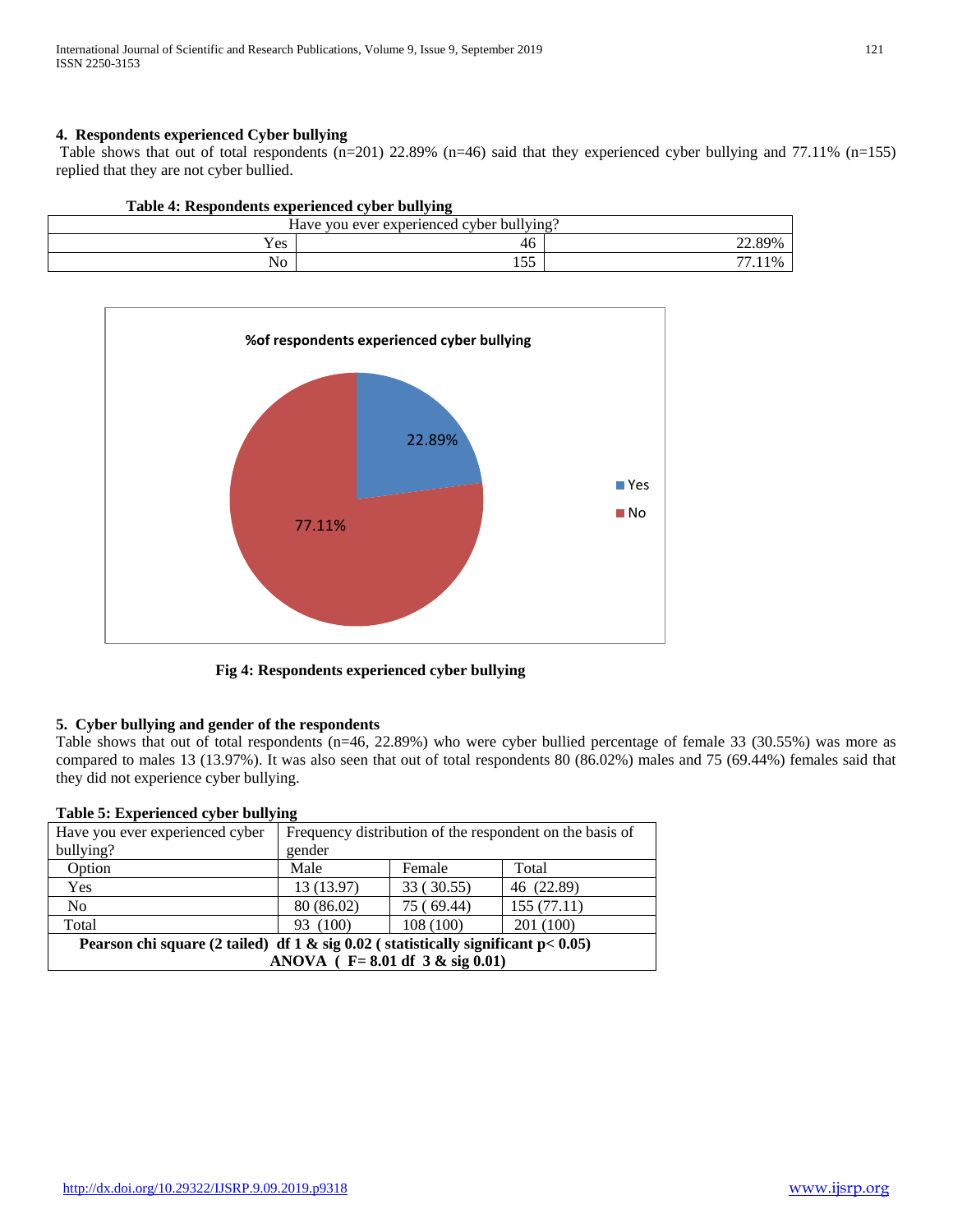

 **Fig 5: Experience cyber bullying**

## **6. Cyber bullying and Stress**

Table shows that out of total cyber bullied respondents 46 (22.89%) 76.08 % (n=35) feel stressed and 23.40% (n=11) do not feel stressed due to cyber bullying.

## **Table 6: Respondents feel stressed who experienced cyber bullying**

| If yes, do you feel stressed due to this? |                                 |        |  |
|-------------------------------------------|---------------------------------|--------|--|
| Yes                                       | $\overline{\phantom{a}}$<br>ر ر | 76.08% |  |
| $\cdot$ $\cdot$<br>No                     | . .                             | 23.40% |  |



 **Fig 6: Respondents in % feel stressed who experienced cyber bullying**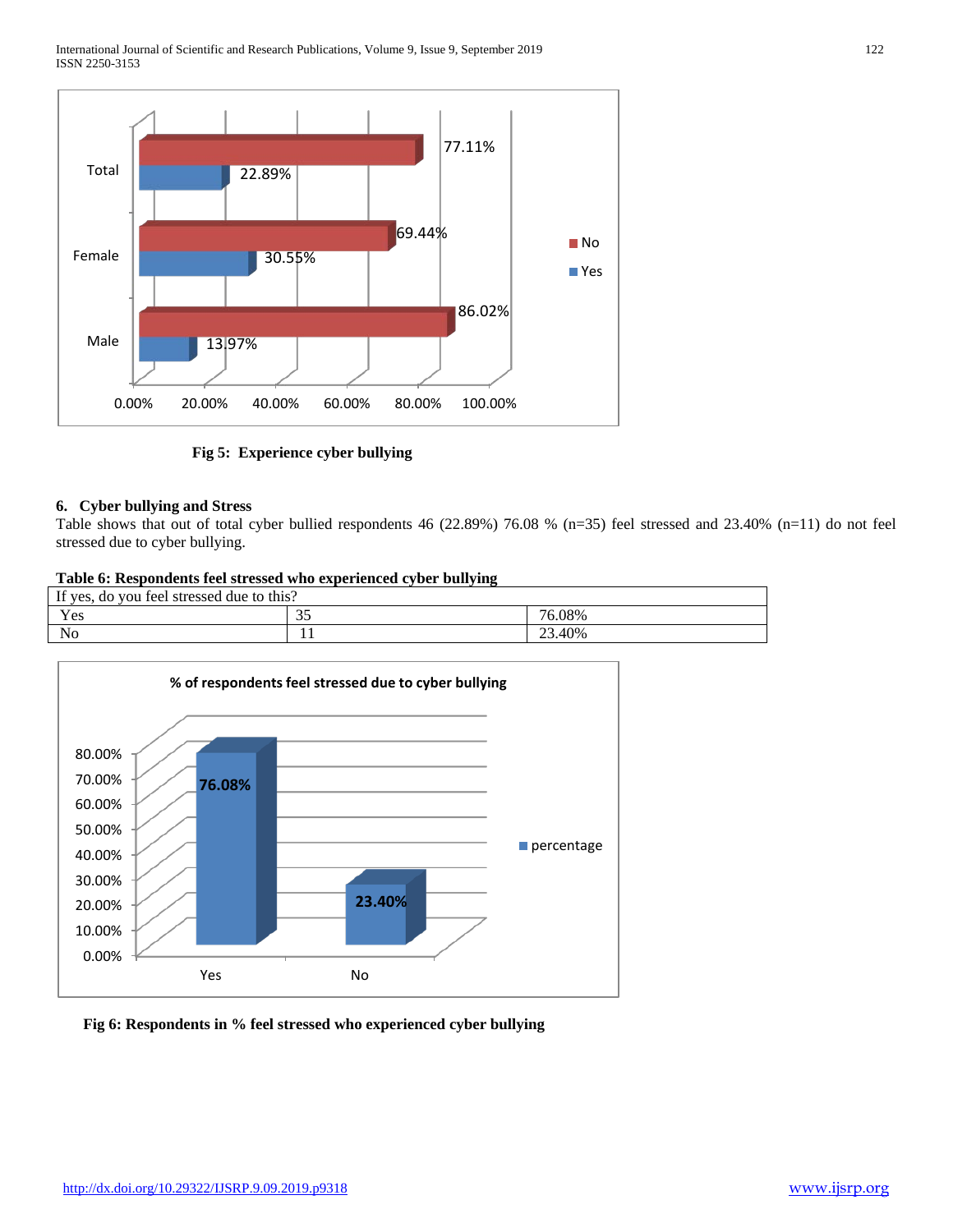## **7. Physical activity and gender of the respondents**

Table shows that out of total respondents ( n=54) who do physical activity percentage of female was more as compared to males ( 61.11%, n=33 vs. 38.8%, n=21), likewise who do physical activity occasionally  $(71.79\%$ , n=28 vs. 28.20%, n= 11 out of 39) and often ( 54.71%, n=29 vs. 45.28%, n= 24 out of 53) percentage of female was higher than the males. But % of male was more than the females  $(67.27\%, n=37 \text{ vs. } 32.72\%, n=18 \text{ out of } 55)$  who do physical activity always.

## **Table 7: Comparison of gender with the number of respondents who do physical activity in percentage**

| Do you do physical activity for                                                     | Frequency distribution of the respondent on the basis of |             |           |
|-------------------------------------------------------------------------------------|----------------------------------------------------------|-------------|-----------|
| at least 30 minutes daily for 4-5                                                   | gender                                                   |             |           |
| days in a week?                                                                     |                                                          |             |           |
| Option                                                                              | Male                                                     | Female      | Total     |
| Rarely                                                                              | 21 (38.88)                                               | 33(61.11)   | 54 (100)  |
| Occasionally                                                                        | 11 (28.20)                                               | 28 (71.79)  | 39 (100)  |
| Often                                                                               | 24 (45.28)                                               | 29 (54.71)  | 53 (100)  |
| Always                                                                              | 37 (67.27)                                               | 18 (32.72)  | 55 (100)  |
| Total                                                                               | 93 (46.26)                                               | 108 (53.73) | 201 (100) |
| Pearson chi square (2 tailed) df $3 &$ sig 0.00 (Statistically significant p< 0.05) |                                                          |             |           |



**Fig 7: Comparison graph of gender with the number of respondents who do physical activity in percentage**

### **8. Percentage of respondents when they feel restless, moody and depressed**

Table shows that 30.50% (n=18) feel rarely, 20.33% (n=12) feel often and 6.77% (n=4) always feel restless, moody and depressed when they are off-line for some time. Highest percentage of the respondents (42.37%, n=25) feel occasionally restless, moody and depressed.

| If yes, when? |             |        |  |
|---------------|-------------|--------|--|
| Rarely        | 18          | 30.50% |  |
| Occasionally  | 25          | 42.37  |  |
| Often         | $\sim$<br>∸ | 20.33% |  |
| Always        |             | 77%    |  |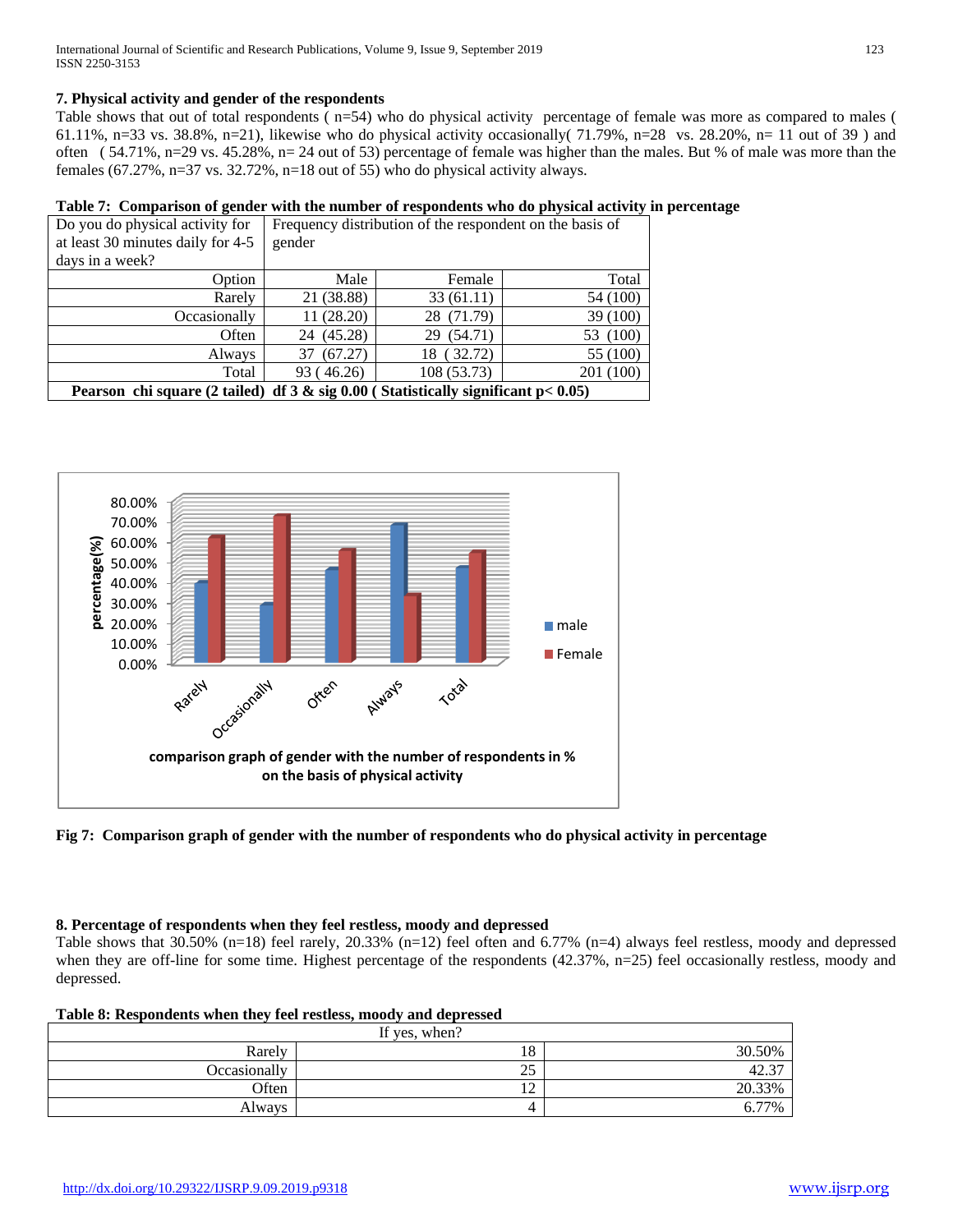

 **Fig 8: Respondents when they feel restless, moody and depressed**

#### **Discussion:**

As found in present study about 45.27% spend 1-2 hours for entertainment on internet. This result is supported by a study conducted b[y Zhou e](http://www.ncbi.nlm.nih.gov/pubmed/?term=Zhou%20R%5BAuthor%5D&cauthor=true&cauthor_uid=24586902)t al (2014) where about 24.1% use internet for entertainment activities.

Similarly time spent for social networking on internet was varied. The findings of the present study reported that about 61.69% spend 1-2 hours for social networking. This findings corresponds with other studies carried out by Pantic et al (2011) and Sonal et al (2014).

A number of studies have showed that there exist a relationship between academic performance and internet use. This study reported that about 58.21% feel that their academic performance suffers because of internet use rarely and 26.37% reported occasionally. Similar findings have been reported by Sonal et al (2014) where 30% of total respondents reported that their school work and grades suffer due to social media. Similar findings have also been emerged in a study conducted by Walsh et al; 2013.

The findings of the present study reported that about 22.89% of total respondents experienced cyber bullying and this findings correspond with other studies conducted by Chang et al (2013), reported that 18.4 % respondents were cyber bullied, [Yang e](http://www.ncbi.nlm.nih.gov/pubmed/?term=Yang%20SJ%5BAuthor%5D&cauthor=true&cauthor_uid=24605120)t al; 2014 reported in the findings of the study about 19.2% were cyber bullied, 19.1% cyber bullying victimization reported b[y Yen e](http://www.ncbi.nlm.nih.gov/pubmed/?term=Yen%20CF%5BAuthor%5D&cauthor=true&cauthor_uid=25241113)t al; 2014 in his study.

In this study we found that there is a higher prevalence of cyber bullying in females as compared to males. About 30.55% females experienced cyber bullying whereas 13.97% of males experienced cyber bullying out of total respondents who experienced cyber bullying. This findings also support the findings of [Barlett e](http://www.ncbi.nlm.nih.gov/pubmed/?term=Barlett%20C%5BAuthor%5D&cauthor=true&cauthor_uid=25098968)t al; 2014 that females are more likely to be cyber bullied than males.

As consistent with other studies that out of the total (n=46) cyber bullied respondents about 76.59% feel stressed due to this. Sampasa-Kanyinga et al (2015); this study also highlighted that there exist a strong relationship between bullying victimization and psychological distress.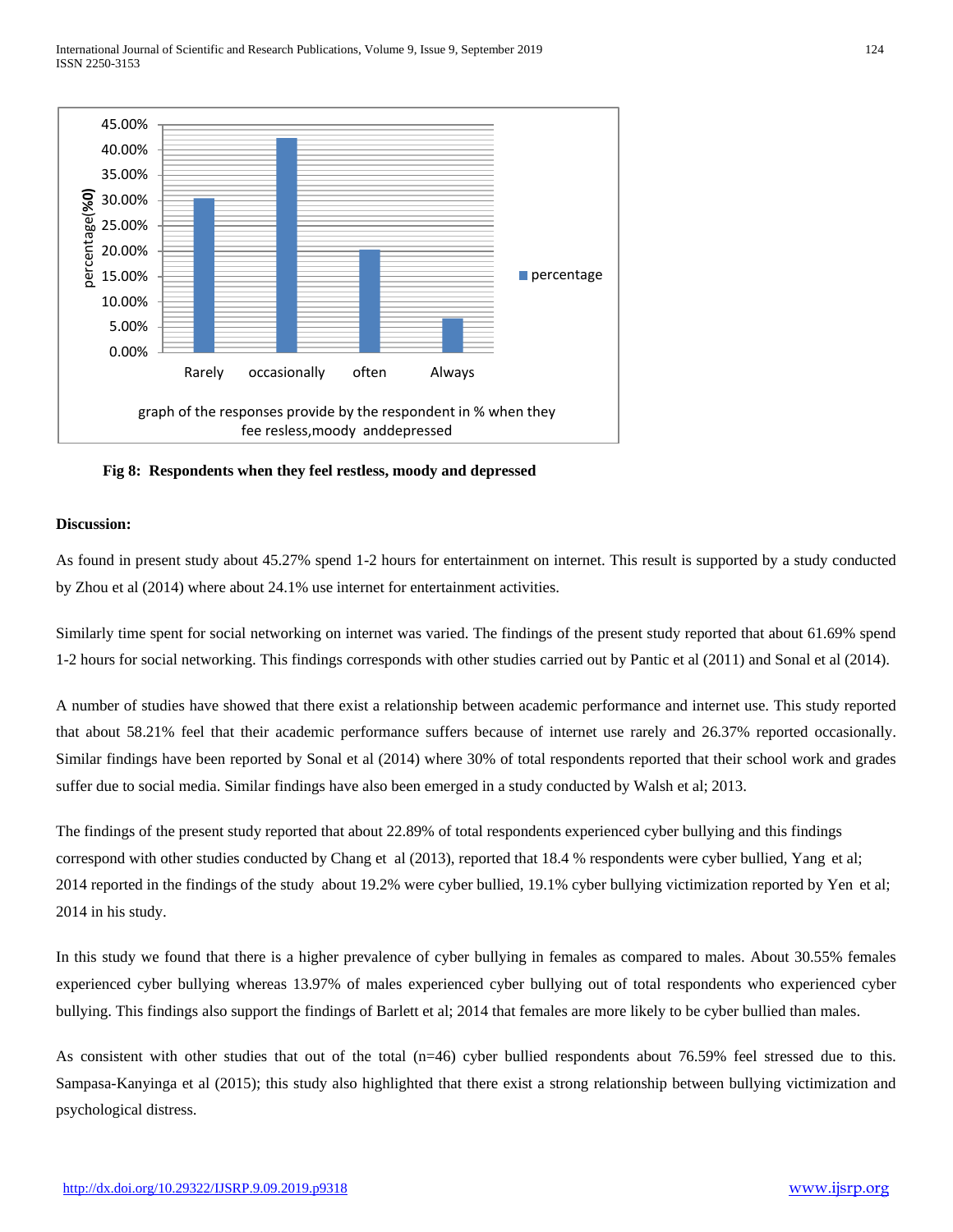A variety of study showed the association between internet overuse and life style related factors. Finding of this study reported that about 26.78% rarely do physical activity, 78.61% rarely skip meals and 41.29% rarely lose sleep due to internet use. These findings were supported by a number of studies conducted by Kim et al; 2010 reported that irregular bed timing and high frequency of skipping meals were higher in high risk internet users as no risk internet users. [Bener](http://www.ncbi.nlm.nih.gov/pubmed/?term=Bener%20A%5BAuthor%5D&cauthor=true&cauthor_uid=23666321) et al; 2010 showed that proportion of students participate in moderate physical activity was lower among those with problematic users.

This study also finds out that about 30.35% feel restless, moody depressed when they are off-line for some time. These findings strengthen by the research findings conducted by [Alzayyat](http://www.ncbi.nlm.nih.gov/pubmed/?term=Alzayyat%20A%5BAuthor%5D&cauthor=true&cauthor_uid=25800688)\_et al (2015) showed that there was a significant association between depression and internet addiction. Similar findings have been found in a study conducted by [Al-Gamal e](http://www.ncbi.nlm.nih.gov/pubmed/?term=Al-Gamal%20E%5BAuthor%5D&cauthor=true&cauthor_uid=25639746)t al; 2015 who reported that internet addiction was accompanying with high mental distress.

#### Limitation of the study:

The study was conducted in a short duration of time. Due to this the sample size was small. No funding was provided for this study. The data was collected during the exam time and the festive time that is why large amount of individuals could not participated and the participants were selected on the basis of inclusion and exclusion criteria so even though any individual willing to participate does not fulfill this criteria was not selected**.**

## **Conclusion:**

The study found that time spends on internet for different activities varied among youths. More than one third of the respondents feel restless, moody and depressed when they are off-line for some time. There were statistically significant association between cyber bullying and gender. The study found that in general cyber bullying was more in females as compared to males. There is a need of doing research in this area especially in Indian context because internet is a most widely used tool in the present world.

#### **Recommendation:**

Since cyber bullying is known reason for causing stress, depression and anxiety, the youth who are cyber bullied, support can be given in colleges. It is also important to make aware about these changes in technology and its possible harmful effects to the parents of the victims. Here comes a need for organizing a counseling session to them. Since this study was conducted in the settings, a similar study can be done in rural areas keeping this study as a base guideline. The present study was based on pattern of internet use and its impact on health so a study can be done on physical effects of excessive internet use in the users. Trans-cultural studies can be conducted since internet use is more in metro Politian cities than in living in small town.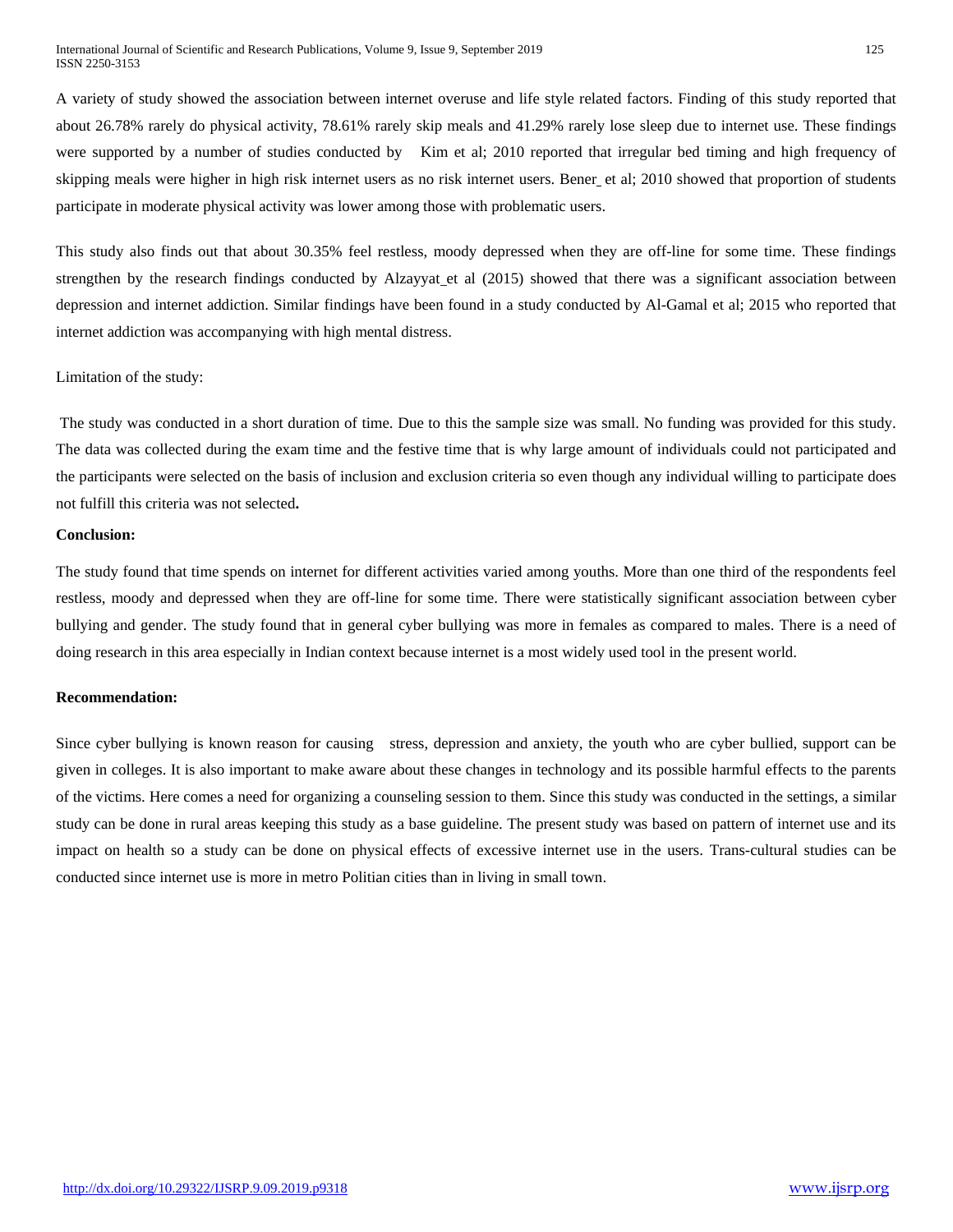#### **APPENDIX**

## CONSENT FORM

The Internet has become an important tool for social interaction, information, and entertainment. However, as the Internet has moved into homes, schools, Internet cafes, and businesses, the prevalence of Internet addiction has been increasing rapidly. It affects both mental and physical health of an individual and becomes a public health issue worldwide. This study aims to find out the pattern of Internet use and its impact on health among youth in the age group of 18-21 years. In this regard, your responses are very important.

 Please put a tick mark at the item which represents most applicable to you. Kindly fill in all the columns and do not leave any question blank. We assure you that your responses shall be kept confidential. Thank you very much for spending your valuable time.

I request you to kindly give consent to be part of this study. (I agree /I do not agree)

#### SIGNATURE OF PARTICIPANT-

#### NAME OF THE RESEARCHER- BIRINA BHARALI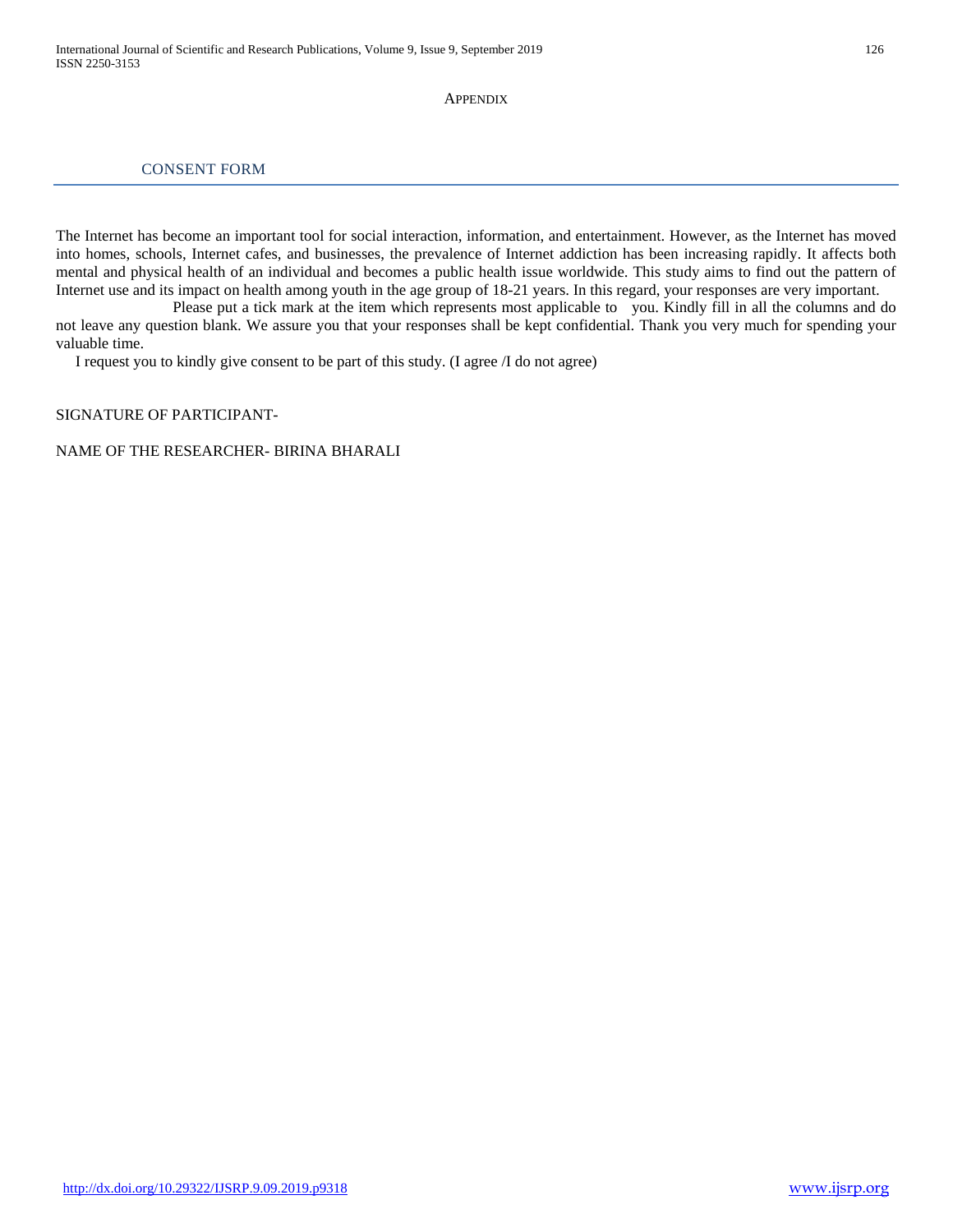## COLLEGE NAME – AMITY UNIVERSITY, NOIDA SECTOR- 125

#### COURSE – MPH

## TOPIC – A STUDY ON THE PATTERN OF INTERNET USE AND ITS IMPACT ON HEALTH AMONG YOUTH IN THE AGE GROUP 18 – 21 YEARS

## **QUESTIONNAIRE:**

## **DEMOGRAPHIC DETAILS:**

#### Age:

Sex: Education: University: Parent education: No. Of family member: Family income: Current address:

1. What % of time do you spend on internet for **educational activities** in a day ? ( for assignments, projects etc)

a. Nil b.  $1 - 2$  hrs c.  $3 - 5$  hrs d. More than 5 hrs

2. Where do you use internet often?

a. Mobile phone b. Desktop c. Laptop

- 3. What % of time do you spend on internet for **entertainment in** a day? ( for songs, videos, movies etc )
	- a. NIL b.  $1 2$  hrs c.  $3 5$  hrs d. More than 5 hrs
- 4. What % of time do you spend on internet for **social networking** in a day? ( for comments , likes on face book, twitter etc ) a. Nil b.  $1 - 2$  hrs c .  $3 - 5$  hrs d. More than 5 hrs

5. Do you feel that you stay online more than you required?

a. Yes b. No

- 6. How frequently do you access your account in a day?
- a. Every 15-30 mints. b. Every 30 mints  $-1$  hr. c.  $2-3$  hrs. d. 4-5 hrs e. Stay online always
- 7. Do you feel that your academic performance suffer because of internet?
	- a. Rarely b. Occasionally c. Often d. Always

 8. How much money do you spend on internet in a month in your mobile? a. Less than 100 rs b. 100- 500 rs c. more than 500 rs d. Nil

9. Which company of your friends you prefer more?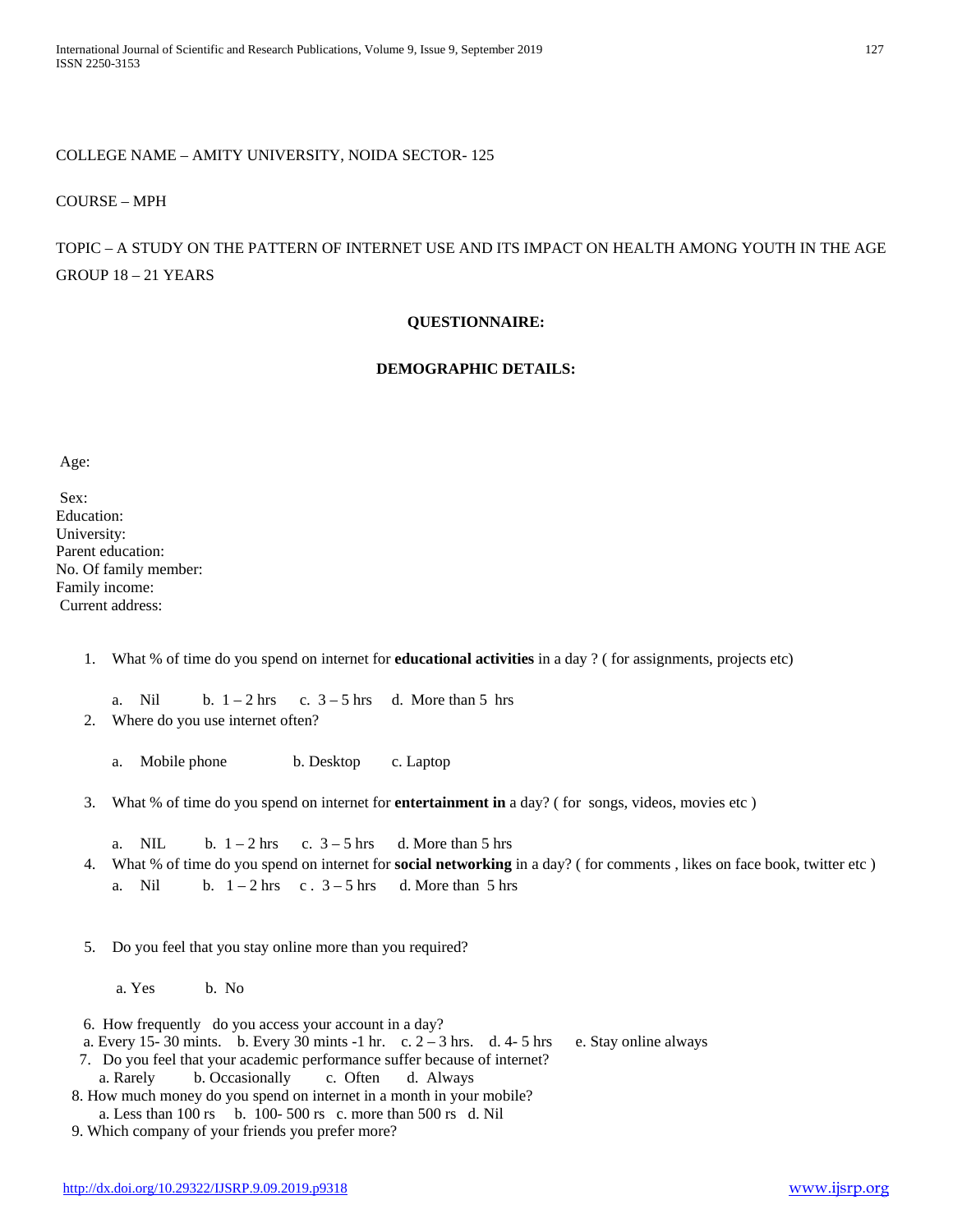a. real b. virtual

 10. a) Have you ever experienced cyber bullying? (Cyber bullying is the use of information technology to harm other people) **[**if answer for option **"a"** is **No** then please do not put tick mark for the option **"b"]**

a. Yes b. No

b) If yes, Do you feel stressed due to this?

a. Yes b. No

11. Has cyber bullying affected your on – line social networking activity?

a. Yes b. No

- 12. a). Have any of your friends experienced cyber bullying?
	- [if answer for option **"a"** is **No** then please do not put tick mark for the option **"b"]** a. Yes b. No
- b). If yes how often have your friends faced cyber bullying? a. Rarely b. Occasionally c. Often
- 13. Do you feel your routine life is affected due to consistently being on internet?
- a. Yes b. no
- 14. If yes, how?
	- a. Do not meet friend's b. lack of real social relationship c. Family is upset d. Any other way e .All of these
- 15. Does your family complaints that you always stay online?
- a. Yes b. No c. Sometimes
- 16. Do you do physical activity for at least 30 mints daily for 4 5 days in a week?
- a. Rarely b. occasionally c. often d. Always
- 17. Do you skip meals because of internet use?
- a. Rarely b. Occasionally c. Often d. Always
- 18. How often do you lose sleep due to late night activity on internet? a. Rarely b. Occasionally c. Often d. Always
- 19. Do you switched off your internet connection before you go to sleep?
- a. Rarely b. Occasionally c. Often d. Always

20. Do you feel restless, moody, depressed when you are off- line for quite some time? a. Yes b. No c. sometimes

21. If yes, when

a. Rarely b. Occasionally c. Often d. Always

## THANK YOU VERY MUCH

BIRINA BHARALI

DATE: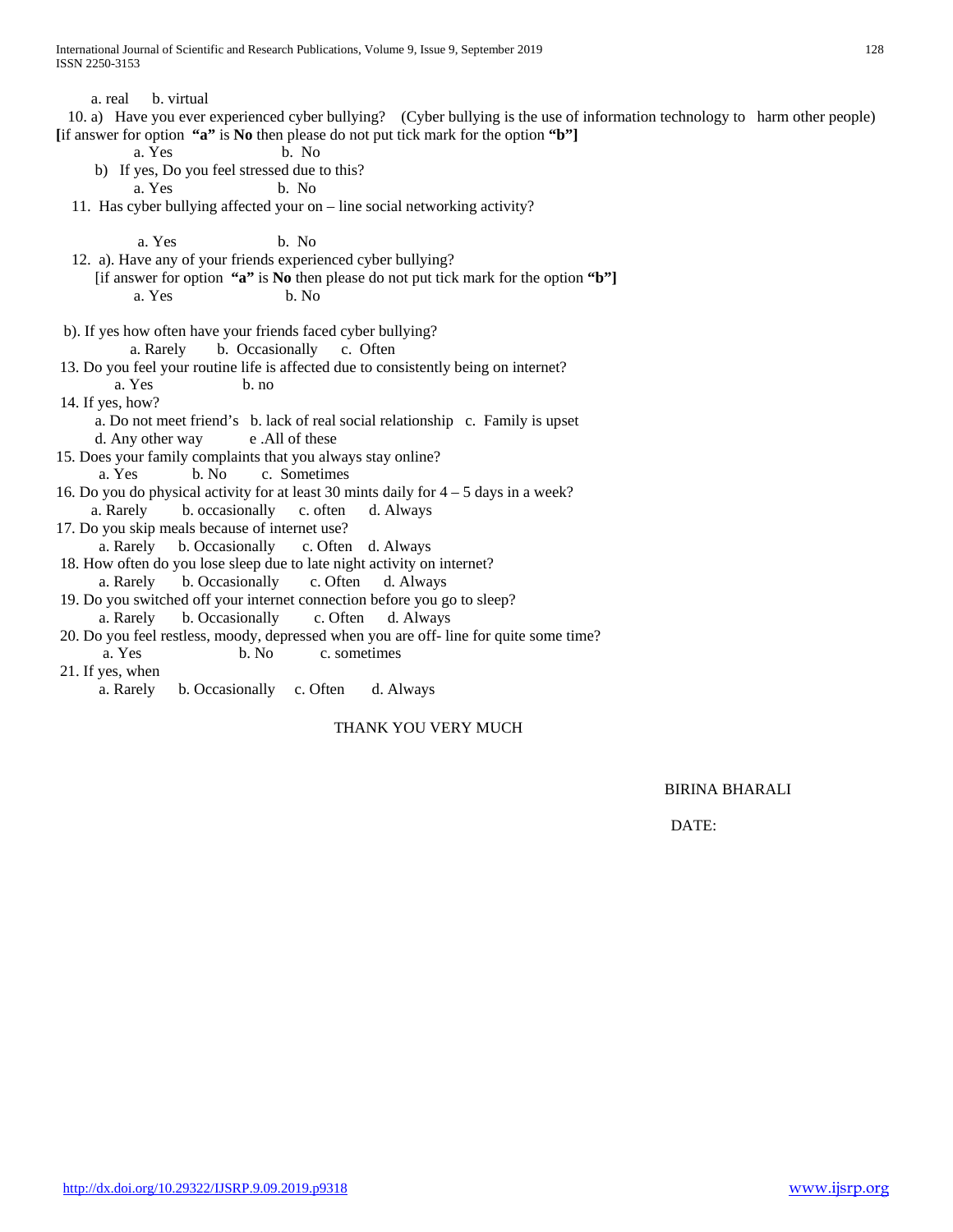### Acknowledgment

It is my privileged to express my gratitude to the people who have helped me during my thesis work, both at academic and personal level. The help I got is definitely invaluable without which the work would have been incomplete. This thesis would not have been possible without the sound advice, excellent support and undying patience of my mentor Dr.Poonam Khattar, associate professor, NIHFW, New Delhi. The unmatched ideas provided by her are invaluable on both academic and personal level for which I am extremely grateful. Inspire of her busy schedule she spared his valuable time to provide me timely help and suitable guidance. I am also thankful to Dr. Rajiv Janardhanan our HOD, Amity University for his support.

This is the most auspicious opportunity to express my deep sense of respect, unfeigned gratitude and indebtness to my esteemed teacher and supervisor Dr. Vivek Kumar my internal guide, Amity University, Noida,U.P for his scholastic guidance, keen interest, valuable suggestions, constant and invaluable inspiration, untiring dedication, compassionate behavior, critical supervision and whole hearted encouragement during the entire course of this work and without which it would have been impossible for me to initiate and complete the present work in this form. I feel short of words to give ample expression of the gratitude, I owe to them.

I express my heart full thanks to all those who have helped me out for the completion of this study.

#### References

- 1. [Ahmadi J,](http://www.ncbi.nlm.nih.gov/pubmed/?term=Ahmadi%20J%5BAuthor%5D&cauthor=true&cauthor_uid=25053960) [Amiri A,](http://www.ncbi.nlm.nih.gov/pubmed/?term=Amiri%20A%5BAuthor%5D&cauthor=true&cauthor_uid=25053960) [Ghanizadeh A,](http://www.ncbi.nlm.nih.gov/pubmed/?term=Ghanizadeh%20A%5BAuthor%5D&cauthor=true&cauthor_uid=25053960) [Khademalhosseini M,](http://www.ncbi.nlm.nih.gov/pubmed/?term=Khademalhosseini%20M%5BAuthor%5D&cauthor=true&cauthor_uid=25053960) [Khademalhosseini Z,](http://www.ncbi.nlm.nih.gov/pubmed/?term=Khademalhosseini%20Z%5BAuthor%5D&cauthor=true&cauthor_uid=25053960) [Gholami Z,](http://www.ncbi.nlm.nih.gov/pubmed/?term=Gholami%20Z%5BAuthor%5D&cauthor=true&cauthor_uid=25053960) [Sharifian M.](http://www.ncbi.nlm.nih.gov/pubmed/?term=Sharifian%20M%5BAuthor%5D&cauthor=true&cauthor_uid=25053960) Prevalence of Addiction to the Internet, Computer Games, DVD, and Video and Its Relationship to Anxiety and Depression in a Sample of Iranian High School Students: [Iran J Psychiatry Behav Sci.](http://www.ncbi.nlm.nih.gov/pubmed/25053960) 2014 Summer; 8(2):75-80.
- 2. [Al-Gamal E,](http://www.ncbi.nlm.nih.gov/pubmed/?term=Al-Gamal%20E%5BAuthor%5D&cauthor=true&cauthor_uid=25639746) [Alzayyat A,](http://www.ncbi.nlm.nih.gov/pubmed/?term=Alzayyat%20A%5BAuthor%5D&cauthor=true&cauthor_uid=25639746) [Ahmad MM.](http://www.ncbi.nlm.nih.gov/pubmed/?term=Ahmad%20MM%5BAuthor%5D&cauthor=true&cauthor_uid=25639746) Prevalence of Internet Addiction and Its Association with Psychological Distress and Coping Strategies among University Students in Jordan: Students in Jordan. 2015 Jan 30.
- 3. [Alzayyat A,](http://www.ncbi.nlm.nih.gov/pubmed/?term=Alzayyat%20A%5BAuthor%5D&cauthor=true&cauthor_uid=25800688) [Al-Gamal E,](http://www.ncbi.nlm.nih.gov/pubmed/?term=Al-Gamal%20E%5BAuthor%5D&cauthor=true&cauthor_uid=25800688) [Ahmad MM.](http://www.ncbi.nlm.nih.gov/pubmed/?term=Ahmad%20MM%5BAuthor%5D&cauthor=true&cauthor_uid=25800688) Psychosocial Correlates of Internet Addiction Among Jordanian University Students: J Psychosoc Nurs Ment Health [Serv.](http://www.ncbi.nlm.nih.gov/pubmed/25800688) 2015 Mar 18:1-9.
- 4. [An J,](http://www.ncbi.nlm.nih.gov/pubmed/?term=An%20J%5BAuthor%5D&cauthor=true&cauthor_uid=25026104) [Sun Y,](http://www.ncbi.nlm.nih.gov/pubmed/?term=Sun%20Y%5BAuthor%5D&cauthor=true&cauthor_uid=25026104) [Wan Y,](http://www.ncbi.nlm.nih.gov/pubmed/?term=Wan%20Y%5BAuthor%5D&cauthor=true&cauthor_uid=25026104) [Chen J,](http://www.ncbi.nlm.nih.gov/pubmed/?term=Chen%20J%5BAuthor%5D&cauthor=true&cauthor_uid=25026104) [Wang X,](http://www.ncbi.nlm.nih.gov/pubmed/?term=Wang%20X%5BAuthor%5D&cauthor=true&cauthor_uid=25026104) [Tao F.](http://www.ncbi.nlm.nih.gov/pubmed/?term=Tao%20F%5BAuthor%5D&cauthor=true&cauthor_uid=25026104) Associations between problematic internet use and adolescents' physical and psychological symptoms: possible role of sleep quality: [J Addict Med.](http://www.ncbi.nlm.nih.gov/pubmed/?term=Associations+between+problematic+internet+use+and+adolescents%27+physical+and+psychological+symptoms%3A+possible+role+of+sleep+quality) 2014 Jul-Aug; 8(4):282-7.
- 5. An, Jing MM; Sun, Ying MD; Wan, Yuhui MD; Chen, Jing MM; Wang, Xi MM; Tao, Fangbiao MD, PhD. Associations Between Problematic Internet Use and Adolescents' Physical and Psychological Symptoms: Possible Role of Sleep Quality: Journal of Addiction Medicine. July/August 2014 - Volume 8 - Issue 4 - p 282–287
- 6. [Bannink R,](http://www.ncbi.nlm.nih.gov/pubmed/?term=Bannink%20R%5BAuthor%5D&cauthor=true&cauthor_uid=24718563) [Broeren S,](http://www.ncbi.nlm.nih.gov/pubmed/?term=Broeren%20S%5BAuthor%5D&cauthor=true&cauthor_uid=24718563) [van de Looij-Jansen PM,](http://www.ncbi.nlm.nih.gov/pubmed/?term=van%20de%20Looij-Jansen%20PM%5BAuthor%5D&cauthor=true&cauthor_uid=24718563) [de Waart FG,](http://www.ncbi.nlm.nih.gov/pubmed/?term=de%20Waart%20FG%5BAuthor%5D&cauthor=true&cauthor_uid=24718563) [Raat H](http://www.ncbi.nlm.nih.gov/pubmed/?term=Raat%20H%5BAuthor%5D&cauthor=true&cauthor_uid=24718563) .Cyber and traditional bullying victimization as a risk factor for mental health problems and suicidal ideation in adolescents: [PLoS One.](http://www.ncbi.nlm.nih.gov/pubmed/24718563) 2014 Apr 9; 9(4):e94026.
- 7. [Barlett C](http://www.ncbi.nlm.nih.gov/pubmed/?term=Barlett%20C%5BAuthor%5D&cauthor=true&cauthor_uid=25098968) , [Coyne SM.](http://www.ncbi.nlm.nih.gov/pubmed/?term=Coyne%20SM%5BAuthor%5D&cauthor=true&cauthor_uid=25098968) A meta-analysis of sex differences in cyber-bullying behavior: the moderating role of age: [Aggress Behav.](http://www.ncbi.nlm.nih.gov/pubmed/25098968) 2014 Sep-Oct;40(5): 474- 88.
- 8. [Bener A,](http://www.ncbi.nlm.nih.gov/pubmed/?term=Bener%20A%5BAuthor%5D&cauthor=true&cauthor_uid=23666321) [Bhugra D.](http://www.ncbi.nlm.nih.gov/pubmed/?term=Bhugra%20D%5BAuthor%5D&cauthor=true&cauthor_uid=23666321) Lifestyle and depressive risk factors associated with problematic internet use in adolescents in an Arabian Gulf culture: [J Addict Med.](http://www.ncbi.nlm.nih.gov/pubmed/?term=the+prevalence+of+problematic+Internet+use+(PIU)+and+its+association+with+beck+depression+inventory%2C+co-+morbid%2C+lifestyle+related+factors+among+adolescents) 2013 Jul-Aug; 7(4):236-42.
- 9. [Bidi F,](http://www.ncbi.nlm.nih.gov/pubmed/?term=Bidi%20F%5BAuthor%5D&cauthor=true&cauthor_uid=24494136) [Namdari-Pejman M,](http://www.ncbi.nlm.nih.gov/pubmed/?term=Namdari-Pejman%20M%5BAuthor%5D&cauthor=true&cauthor_uid=24494136) [Kareshki H,](http://www.ncbi.nlm.nih.gov/pubmed/?term=Kareshki%20H%5BAuthor%5D&cauthor=true&cauthor_uid=24494136) [Ahmadnia H.](http://www.ncbi.nlm.nih.gov/pubmed/?term=Ahmadnia%20H%5BAuthor%5D&cauthor=true&cauthor_uid=24494136) The Mediating Role of Metacognition in the Relationship between Internet Addiction and General Health: [Addict Health.](http://www.ncbi.nlm.nih.gov/pubmed/?term=FatemehBidi+et+al%3B+2012) 2012 Winter-Spring; 4(1-2):49-56.
- 10. [Chang FC,](http://www.ncbi.nlm.nih.gov/pubmed/?term=Chang%20FC%5BAuthor%5D&cauthor=true&cauthor_uid=23586891) [Lee CM,](http://www.ncbi.nlm.nih.gov/pubmed/?term=Lee%20CM%5BAuthor%5D&cauthor=true&cauthor_uid=23586891) [Chiu CH,](http://www.ncbi.nlm.nih.gov/pubmed/?term=Chiu%20CH%5BAuthor%5D&cauthor=true&cauthor_uid=23586891) [Hsi WY,](http://www.ncbi.nlm.nih.gov/pubmed/?term=Hsi%20WY%5BAuthor%5D&cauthor=true&cauthor_uid=23586891) [Huang TF,](http://www.ncbi.nlm.nih.gov/pubmed/?term=Huang%20TF%5BAuthor%5D&cauthor=true&cauthor_uid=23586891) [Pan YC.](http://www.ncbi.nlm.nih.gov/pubmed/?term=Pan%20YC%5BAuthor%5D&cauthor=true&cauthor_uid=23586891) Relationships among cyber bullying, school bullying, and mental health in Taiwanese adolescents: [J Sch Health.](http://www.ncbi.nlm.nih.gov/pubmed/23586891) 2013 Jun; 83(6):454-62.
- 11. Chang J P-C, Hung C-C. Problematic internet use. . IACAPAP e-Textbook of Child and Adolescent Mental Health.2012
- 12. Cheng Cecilia and Li Angel Yee-lam. Cyber psychology, Behavior, and Social Networking. December 2014, 17(12): 755-760. [http://dx.doi:10.1089/cyber.2014.0317.](http://dx.doi:10.1089/cyber.2014.0317)
- 13. Cocke Anna.Internet addiction & Health effects.2013 aug 16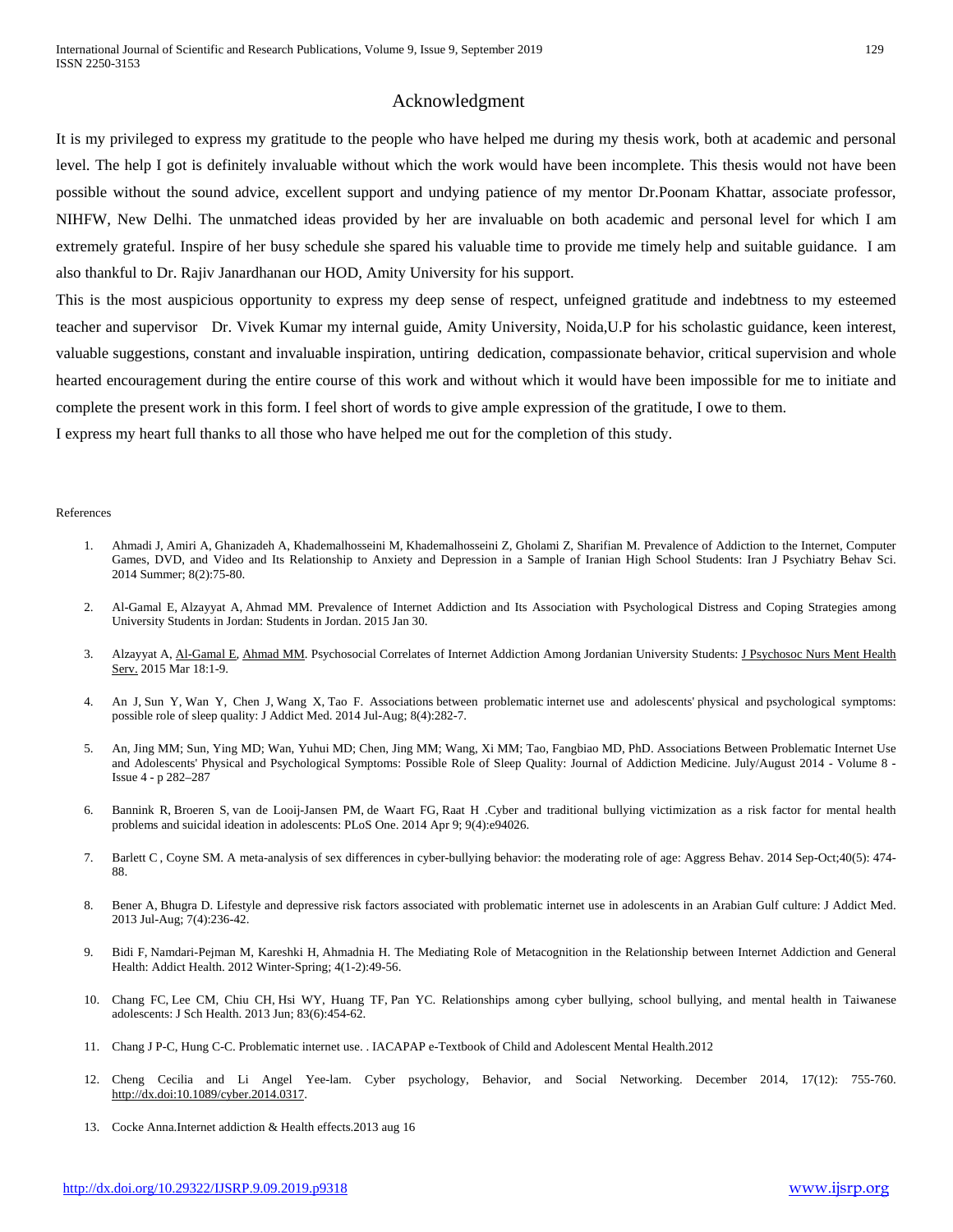- 14. [Coniglio MA,](http://www.ncbi.nlm.nih.gov/pubmed/?term=Coniglio%20MA%5BAuthor%5D&cauthor=true&cauthor_uid=18216888) [Muni V,](http://www.ncbi.nlm.nih.gov/pubmed/?term=Muni%20V%5BAuthor%5D&cauthor=true&cauthor_uid=18216888) [Giammanco G,P](http://www.ncbi.nlm.nih.gov/pubmed/?term=Giammanco%20G%5BAuthor%5D&cauthor=true&cauthor_uid=18216888)iganto S. Excessive Internet use and Internet addiction: emerging public health issues: [Ig Sanita Pubbl.](http://www.ncbi.nlm.nih.gov/pubmed/?term=Excessive+Internet+use+and+Internet+addiction%3A+emerging+public+health+issues) 2007 Mar-Apr; 63(2):127-36.
- 15. [Evren C,](http://www.ncbi.nlm.nih.gov/pubmed/?term=Evren%20C%5BAuthor%5D&cauthor=true&cauthor_uid=25377367) [Dalbudak E,](http://www.ncbi.nlm.nih.gov/pubmed/?term=Dalbudak%20E%5BAuthor%5D&cauthor=true&cauthor_uid=25377367) [Evren B,](http://www.ncbi.nlm.nih.gov/pubmed/?term=Evren%20B%5BAuthor%5D&cauthor=true&cauthor_uid=25377367) [Demirci AC.](http://www.ncbi.nlm.nih.gov/pubmed/?term=Demirci%20AC%5BAuthor%5D&cauthor=true&cauthor_uid=25377367) High risk of Internet addiction and its relationship with lifetime substance use, psychological and behavioral problems among10 (th) grade adolescents: [Psychiatr Danub.](http://www.ncbi.nlm.nih.gov/pubmed/25377367) 2014 Dec; 26(4): 26(4):330-9.
- 16. [Fu KW,](http://www.ncbi.nlm.nih.gov/pubmed/?term=Fu%20KW%5BAuthor%5D&cauthor=true&cauthor_uid=20513862) [Chan WS,](http://www.ncbi.nlm.nih.gov/pubmed/?term=Chan%20WS%5BAuthor%5D&cauthor=true&cauthor_uid=20513862) [Wong PW,](http://www.ncbi.nlm.nih.gov/pubmed/?term=Wong%20PW%5BAuthor%5D&cauthor=true&cauthor_uid=20513862) [Yip PS.](http://www.ncbi.nlm.nih.gov/pubmed/?term=Yip%20PS%5BAuthor%5D&cauthor=true&cauthor_uid=20513862) Internet addiction: prevalence, discriminate validity and correlates among adolescents in Hong Kong: The British Journal of Psychiatry. 2010 Jun;196(6):486-92
- 17. [Goel](http://www.ncbi.nlm.nih.gov/pubmed/?term=Goel%20D%5Bauth%5D) Deepak, [Subramanyam](http://www.ncbi.nlm.nih.gov/pubmed/?term=Subramanyam%20A%5Bauth%5D) Alka, and [Kamath](http://www.ncbi.nlm.nih.gov/pubmed/?term=Kamath%20R%5Bauth%5D) Ravindra. A study on the Prevalence of internet addiction and its association with psychopathology Indian adolescents: Indian J Psychiatry. 2013 Apr-Jun; 55(2): 140–143.
- 18. [Hirao K.](http://www.ncbi.nlm.nih.gov/pubmed/?term=Hirao%20K%5BAuthor%5D&cauthor=true&cauthor_uid=25415631) Difference in mental state between Internet-addicted and non-addicted Japanese undergraduates: [Int J Adolesc Med Health.](http://www.ncbi.nlm.nih.gov/pubmed/?term=compare+the+mental+status+between+internet+addicted+and+non-+addicted) 2014 Nov 21.
- 19. [Khoshakhlagh H,](http://www.ncbi.nlm.nih.gov/pubmed/?term=Khoshakhlagh%20H%5BAuthor%5D&cauthor=true&cauthor_uid=24494148) Faramarzi S. The relationship of emotional intelligence and mental disorders with internet addiction in internet users university students: [Addict Health.](http://www.ncbi.nlm.nih.gov/pubmed/?term=Hasan+Khoshakhlagh+et+al%3B2012) 2012 Summer-Autumn; 4(3-4):133-41.
- 20. [KimJS,](http://www.ncbi.nlm.nih.gov/pubmed/?term=Kim%20JS%5BAuthor%5D&cauthor=true&cauthor_uid=16312910) [ChunBC.A](http://www.ncbi.nlm.nih.gov/pubmed/?term=Chun%20BC%5BAuthor%5D&cauthor=true&cauthor_uid=16312910)ssociation of Internet addiction with healthpromotion lifestyle profile and perceived health status in adolescents: J Prev Med Public Health. 2005 Feb; 38(1):53-60.
- 21. Kim Yeonsoo, [Park JY,](http://www.ncbi.nlm.nih.gov/pubmed/?term=Park%20JY%5BAuthor%5D&cauthor=true&cauthor_uid=20198209) [Kim SB,](http://www.ncbi.nlm.nih.gov/pubmed/?term=Kim%20SB%5BAuthor%5D&cauthor=true&cauthor_uid=20198209) [Jung IK,](http://www.ncbi.nlm.nih.gov/pubmed/?term=Jung%20IK%5BAuthor%5D&cauthor=true&cauthor_uid=20198209) [Lim YS,](http://www.ncbi.nlm.nih.gov/pubmed/?term=Lim%20YS%5BAuthor%5D&cauthor=true&cauthor_uid=20198209) [Kim JH.](http://www.ncbi.nlm.nih.gov/pubmed/?term=Kim%20JH%5BAuthor%5D&cauthor=true&cauthor_uid=20198209) The effects of internet addiction lifestyle and dietary behavior Of Korean adolescents: Nutrition Research and Practice (Nutr Res Pract) 2010;4(1):51-57
- 22. [Lee JY,](http://www.ncbi.nlm.nih.gov/pubmed/?term=Lee%20JY%5BAuthor%5D&cauthor=true&cauthor_uid=25395968) [Shin KM,](http://www.ncbi.nlm.nih.gov/pubmed/?term=Shin%20KM%5BAuthor%5D&cauthor=true&cauthor_uid=25395968) [Cho SM,](http://www.ncbi.nlm.nih.gov/pubmed/?term=Cho%20SM%5BAuthor%5D&cauthor=true&cauthor_uid=25395968) [Shin YM](http://www.ncbi.nlm.nih.gov/pubmed/?term=Shin%20YM%5BAuthor%5D&cauthor=true&cauthor_uid=25395968) . Psychosocial risk factors associated with internet addiction in Korea: Psychiatry Investig. 2014 Oct;11(4):380-6
- 23. [Li W,](http://www.ncbi.nlm.nih.gov/pubmed/?term=Li%20W%5BAuthor%5D&cauthor=true&cauthor_uid=25647224) [O'Brien JE,](http://www.ncbi.nlm.nih.gov/pubmed/?term=O%27Brien%20JE%5BAuthor%5D&cauthor=true&cauthor_uid=25647224) [Snyder SM,](http://www.ncbi.nlm.nih.gov/pubmed/?term=Snyder%20SM%5BAuthor%5D&cauthor=true&cauthor_uid=25647224) [Howard MO.C](http://www.ncbi.nlm.nih.gov/pubmed/?term=Howard%20MO%5BAuthor%5D&cauthor=true&cauthor_uid=25647224)haracteristics of internet addiction/pathological internet use in US university students: A qualitative method investigation[: PLoS One.](http://www.ncbi.nlm.nih.gov/pubmed/?term=Characteristics+of+Internet+Addiction%2FPathological+Internet+Use+in+U.S.+University+Students%3A+A+Qualitative-Method+Investigation) 2015 Feb 3; 10(2):e0117372.
- 24. [Mak KK,](http://www.ncbi.nlm.nih.gov/pubmed/?term=Mak%20KK%5BAuthor%5D&cauthor=true&cauthor_uid=25405785) [Lai CM,](http://www.ncbi.nlm.nih.gov/pubmed/?term=Lai%20CM%5BAuthor%5D&cauthor=true&cauthor_uid=25405785) [Watanabe H,](http://www.ncbi.nlm.nih.gov/pubmed/?term=Watanabe%20H%5BAuthor%5D&cauthor=true&cauthor_uid=25405785) [Kim DI,](http://www.ncbi.nlm.nih.gov/pubmed/?term=Kim%20DI%5BAuthor%5D&cauthor=true&cauthor_uid=25405785) [Bahar N,](http://www.ncbi.nlm.nih.gov/pubmed/?term=Bahar%20N%5BAuthor%5D&cauthor=true&cauthor_uid=25405785) [Ramos M,](http://www.ncbi.nlm.nih.gov/pubmed/?term=Ramos%20M%5BAuthor%5D&cauthor=true&cauthor_uid=25405785) [Young KS,](http://www.ncbi.nlm.nih.gov/pubmed/?term=Young%20KS%5BAuthor%5D&cauthor=true&cauthor_uid=25405785) [Ho RC,](http://www.ncbi.nlm.nih.gov/pubmed/?term=Ho%20RC%5BAuthor%5D&cauthor=true&cauthor_uid=25405785) [Aum NR,C](http://www.ncbi.nlm.nih.gov/pubmed/?term=Aum%20NR%5BAuthor%5D&cauthor=true&cauthor_uid=25405785)heng C. Epidemiology of internet behaviors and addiction among adolescents in six Asian countries: [Cyberpsychol Behav Soc Netw.](http://www.ncbi.nlm.nih.gov/pubmed/25405785) 2014 Nov; 17(11):720-8.
- 25. Nawwaf Rashed.Internet addiction.URJHS volume 11.2014[. http://www.kon.org/urc/v11/rashed.html](http://www.kon.org/urc/v11/rashed.html)
- 26. [Pantic I,](http://www.ncbi.nlm.nih.gov/pubmed/?term=Pantic%20I%5BAuthor%5D&cauthor=true&cauthor_uid=22447092) [Damjanovic A](http://www.ncbi.nlm.nih.gov/pubmed/?term=Damjanovic%20A%5BAuthor%5D&cauthor=true&cauthor_uid=22447092)[,Todorovic J,](http://www.ncbi.nlm.nih.gov/pubmed/?term=Todorovic%20J%5BAuthor%5D&cauthor=true&cauthor_uid=22447092) [Topalovic D,](http://www.ncbi.nlm.nih.gov/pubmed/?term=Topalovic%20D%5BAuthor%5D&cauthor=true&cauthor_uid=22447092) [Bojovic-Jovic D,](http://www.ncbi.nlm.nih.gov/pubmed/?term=Bojovic-Jovic%20D%5BAuthor%5D&cauthor=true&cauthor_uid=22447092) [Ristic S,P](http://www.ncbi.nlm.nih.gov/pubmed/?term=Ristic%20S%5BAuthor%5D&cauthor=true&cauthor_uid=22447092)antic S. Association between Online Social Networking and Depression in High School Students: Behavioral Physiology Viewpoint: [Psychiatr Danub.](http://www.ncbi.nlm.nih.gov/pubmed/?term=Association+between+Online+Social+Networking+and+Depression+in+High+School+Students%3A++Behavioral+Physiology+Viewpoint%2C+Psychiatria+Danubina) 2012 Mar; 24(1):90-3.
- Park subin. Associations of physical activity with sleep satisfaction, perceived stress, and problematic Internet use in Korean adolescents: BMC Public [Health.](http://www.ncbi.nlm.nih.gov/pubmed/?term=association+of+physical+activity+with+sleep+satisfaction%2C+perceived+stress%2C+and+problematic+Internet+use) 2014 Nov 5; 14:1143
- 28. [Pawłowska B](http://www.ncbi.nlm.nih.gov/pubmed/?term=Paw%C5%82owska%20B%5BAuthor%5D&cauthor=true&cauthor_uid=25780842), [Zygo M,](http://www.ncbi.nlm.nih.gov/pubmed/?term=Zygo%20M%5BAuthor%5D&cauthor=true&cauthor_uid=25780842) [Potembska E,](http://www.ncbi.nlm.nih.gov/pubmed/?term=Potembska%20E%5BAuthor%5D&cauthor=true&cauthor_uid=25780842) [Kapka-Skrzypczak L,](http://www.ncbi.nlm.nih.gov/pubmed/?term=Kapka-Skrzypczak%20L%5BAuthor%5D&cauthor=true&cauthor_uid=25780842) [Dreher](http://www.ncbi.nlm.nih.gov/pubmed/?term=Dreher%20P%5BAuthor%5D&cauthor=true&cauthor_uid=25780842) P, [Kędziersk Z](http://www.ncbi.nlm.nih.gov/pubmed/?term=K%C4%99dzierski%20Z%5BAuthor%5D&cauthor=true&cauthor_uid=25780842). Prevalence of Internet addiction and risk of developing addiction as exemplified by a group of Polish adolescents from urban and rural areas: Annals of Agricultural and Environmental Medicine. 2015, Vol 22, No 1, 129–136
- 29. [Pramanik T,](http://www.ncbi.nlm.nih.gov/pubmed/?term=Pramanik%20T%5BAuthor%5D&cauthor=true&cauthor_uid=23441494) [Sherpa MT,](http://www.ncbi.nlm.nih.gov/pubmed/?term=Sherpa%20MT%5BAuthor%5D&cauthor=true&cauthor_uid=23441494) [Shrestha R.](http://www.ncbi.nlm.nih.gov/pubmed/?term=Shrestha%20R%5BAuthor%5D&cauthor=true&cauthor_uid=23441494) Internet addiction in a group of medical students: a cross sectional study: [Nepal Med Coll J.](http://www.ncbi.nlm.nih.gov/pubmed/23441494) 2012 Mar; 14(1):46-8.
- 30. Ramezan Jahanian and Zeinab Seifury. The Impact of Internet Addiction on Students' Mental Health in Technical and Vocational Colleges in Alborz Province,2013.14.11.447
- 31. Sampasa- Kaniyanga H, Willmore j.Relationship between bullying victimization psychological distress and breakfast skipping among boys and girls: [Appetite.](http://www.ncbi.nlm.nih.gov/pubmed/?term=Sampasa-Kanyinga+et+al%3B+2015) 2015 Jun 1;89:41-6
- 32. Sampasa-Kanyinga H, Roumeliotis p, Farrow CV, Shi YF. Breakfast skipping is associated with cyber bullying and school bullying victimization: A school based cross sectional study[: Appetite.](http://www.ncbi.nlm.nih.gov/pubmed/?term=Breakfast+skipping+is+associated+with+cyberbullying+and+school+bullyingvictimization.+A+school-based+cross-sectional+study.) 2014 Aug; 79:76-82.
- 33. [Sasmaz T,](http://www.ncbi.nlm.nih.gov/pubmed/?term=Sasmaz%20T%5BAuthor%5D&cauthor=true&cauthor_uid=23722862) [Oner S,](http://www.ncbi.nlm.nih.gov/pubmed/?term=Oner%20S%5BAuthor%5D&cauthor=true&cauthor_uid=23722862) Kurt AO[, Yapici G,](http://www.ncbi.nlm.nih.gov/pubmed/?term=Yapici%20G%5BAuthor%5D&cauthor=true&cauthor_uid=23722862) [Yazici AE,](http://www.ncbi.nlm.nih.gov/pubmed/?term=Yazici%20AE%5BAuthor%5D&cauthor=true&cauthor_uid=23722862) [Bugdayci R,](http://www.ncbi.nlm.nih.gov/pubmed/?term=Bugdayci%20R%5BAuthor%5D&cauthor=true&cauthor_uid=23722862) [Sis M](http://www.ncbi.nlm.nih.gov/pubmed/?term=Sis%20M%5BAuthor%5D&cauthor=true&cauthor_uid=23722862). Prevalence and risk factors of internet addiction in high school students: Eur J Public Health. 2014 Feb; 24(1):15-20.
- 34. [Senormancı O](http://www.ncbi.nlm.nih.gov/pubmed/?term=Senormanc%C4%B1%20O%5BAuthor%5D&cauthor=true&cauthor_uid=24889340), [Saraçlı O](http://www.ncbi.nlm.nih.gov/pubmed/?term=Sara%C3%A7l%C4%B1%20O%5BAuthor%5D&cauthor=true&cauthor_uid=24889340)[, Atasoy N,](http://www.ncbi.nlm.nih.gov/pubmed/?term=Atasoy%20N%5BAuthor%5D&cauthor=true&cauthor_uid=24889340) [Senormancı G](http://www.ncbi.nlm.nih.gov/pubmed/?term=Senormanc%C4%B1%20G%5BAuthor%5D&cauthor=true&cauthor_uid=24889340), [Koktürk F,](http://www.ncbi.nlm.nih.gov/pubmed/?term=Kokt%C3%BCrk%20F%5BAuthor%5D&cauthor=true&cauthor_uid=24889340) [Atik L.](http://www.ncbi.nlm.nih.gov/pubmed/?term=Atik%20L%5BAuthor%5D&cauthor=true&cauthor_uid=24889340) Relationship of Internet addiction with cognitive style, personality, and depression in university students: [Compr Psychiatry.](http://www.ncbi.nlm.nih.gov/pubmed/?term=investigate+the+relationship+internet+addiction+with+cognitive+style%2C+personality+and+depression) 2014 Aug; 55(6):1385-90.
- 35. Sonal, Khattar Poonam, Aggarwal A.K. To assess The Nature of Use of Social Media and Its Impact on Health, Academic Achievement and Social and Family Relationship among the Adolescents in Delhi: Indian journal of medical informatics.2014
- [Sung J,](http://www.ncbi.nlm.nih.gov/pubmed/?term=Sung%20J%5BAuthor%5D&cauthor=true&cauthor_uid=23560210) [Lee J,](http://www.ncbi.nlm.nih.gov/pubmed/?term=Lee%20J%5BAuthor%5D&cauthor=true&cauthor_uid=23560210) [Noh HM,](http://www.ncbi.nlm.nih.gov/pubmed/?term=Noh%20HM%5BAuthor%5D&cauthor=true&cauthor_uid=23560210) [Park YS,](http://www.ncbi.nlm.nih.gov/pubmed/?term=Park%20YS%5BAuthor%5D&cauthor=true&cauthor_uid=23560210) [Ahn EJ.](http://www.ncbi.nlm.nih.gov/pubmed/?term=Ahn%20EJ%5BAuthor%5D&cauthor=true&cauthor_uid=23560210) Associations between the Risk of Internet Addiction and Problem Behaviors among Korean Adolescents: Korean J Fam Med. 2013 Mar; 34(2): 115–122